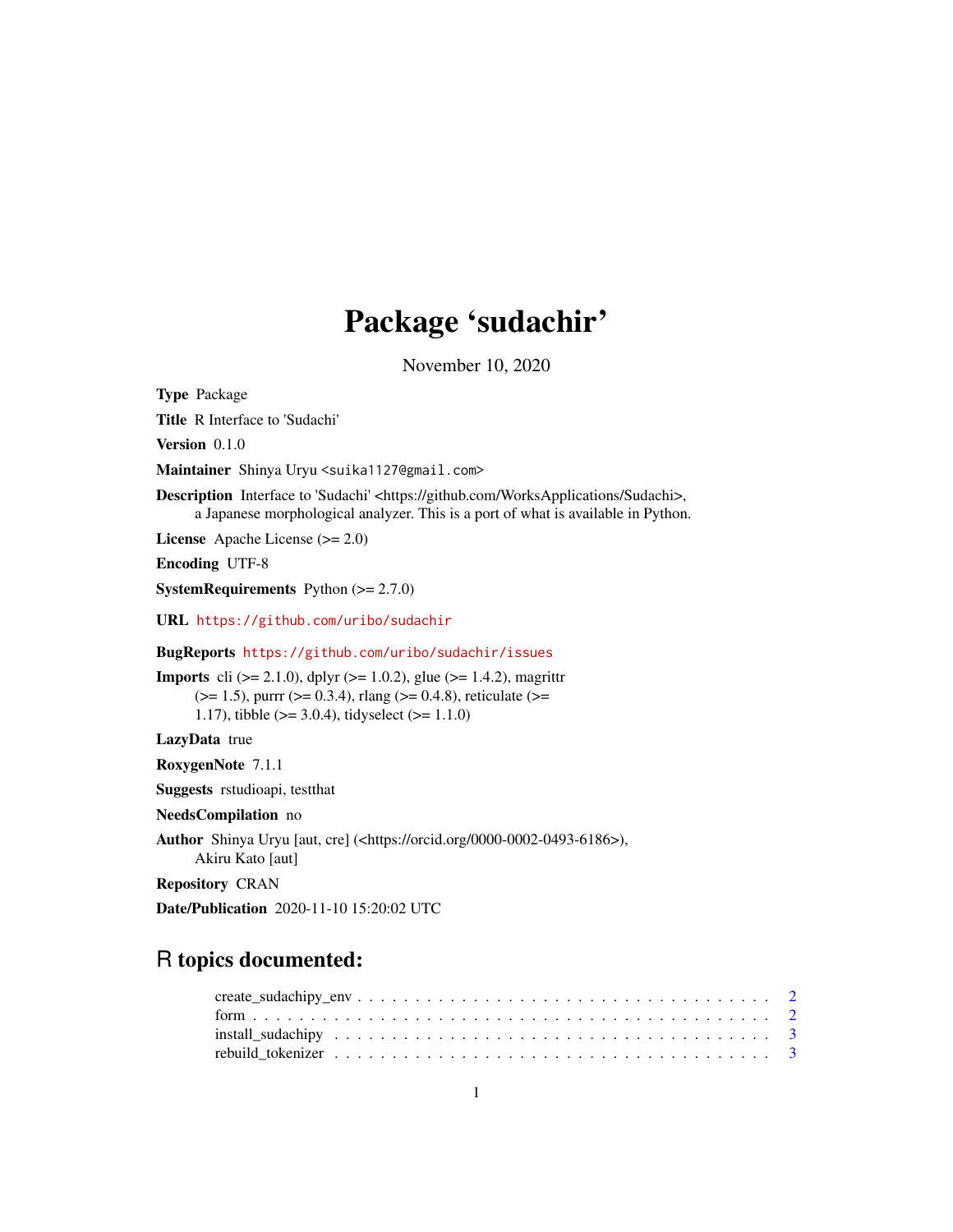<span id="page-1-0"></span> $2 \t\t form$ 

| tokenize to df $\ldots$ , $\ldots$ , $\ldots$ , $\ldots$ , $\ldots$ , $\ldots$ , $\ldots$ , $\ldots$ , $\ldots$ , $\ldots$ , $\ldots$ , $\frac{5}{2}$ |  |
|-------------------------------------------------------------------------------------------------------------------------------------------------------|--|
|                                                                                                                                                       |  |

create\_sudachipy\_env *Create conda env used by sudachir*

## Description

Create conda env used by sudachir

## Usage

```
create_sudachipy_env(python_version = 3.9)
```
## Arguments

python\_version Python version to use within conda environment created for installing the SudachiPy It requires version 3.5 or higher.

form *Parse tokenized input text*

## Description

Parse tokenized input text

#### Usage

 $form(x, mode, type, pos = TRUE)$ 

#### Arguments

| $\mathsf{x}$ | Input text vectors                                                                                           |
|--------------|--------------------------------------------------------------------------------------------------------------|
| mode         | Select split mode (A, B, C)                                                                                  |
| type         | return form. One of the following "surface", "dictionary", "normalized", "read-<br>ing" or "part of speech". |
| pos          | Include part of speech information with object name.                                                         |

## Examples

```
## Not run:
form("Tokyo", mode = "B", type = "normalized")
form("Osaka", mode = "B", type = "surface")
form("Hokkaido", mode = "C", type = "part_of_speech")
```
## End(Not run)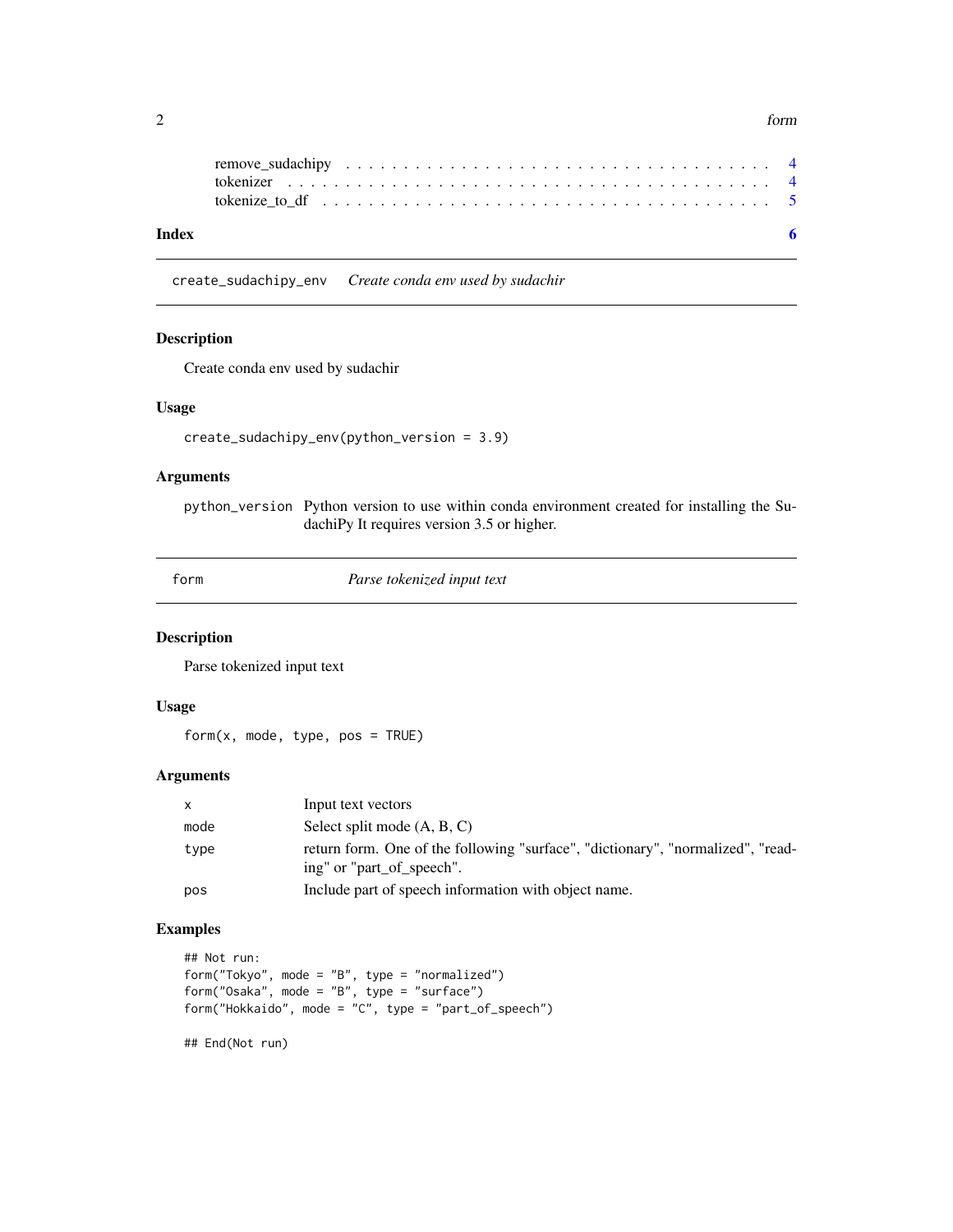<span id="page-2-0"></span>install\_sudachipy *Install SudachiPy*

#### Description

Install SudachiPy to Conda virtual environment. As a one-time setup step, you most run install\_sudachipy() to install all dependencies.

## Usage

install\_sudachipy()

## Details

install\_sudachipy() requires Python and Conda to be installed. See [https://www.python.](https://www.python.org/getit/) [org/getit/](https://www.python.org/getit/) and <https://docs.conda.io/projects/conda/en/latest/user-guide/install/>.

## Examples

## Not run: install\_sudachipy()

## End(Not run)

rebuild\_tokenizer *Rebuild tokenizer*

#### Description

Rebuild tokenizer

## Usage

```
rebuild_tokenizer(config_path = NULL)
```
#### Arguments

config\_path Absolute path to sudachi.json

#### Value

Returns a binding to the instance of <sudachipy.tokenizer.Tokenizer>.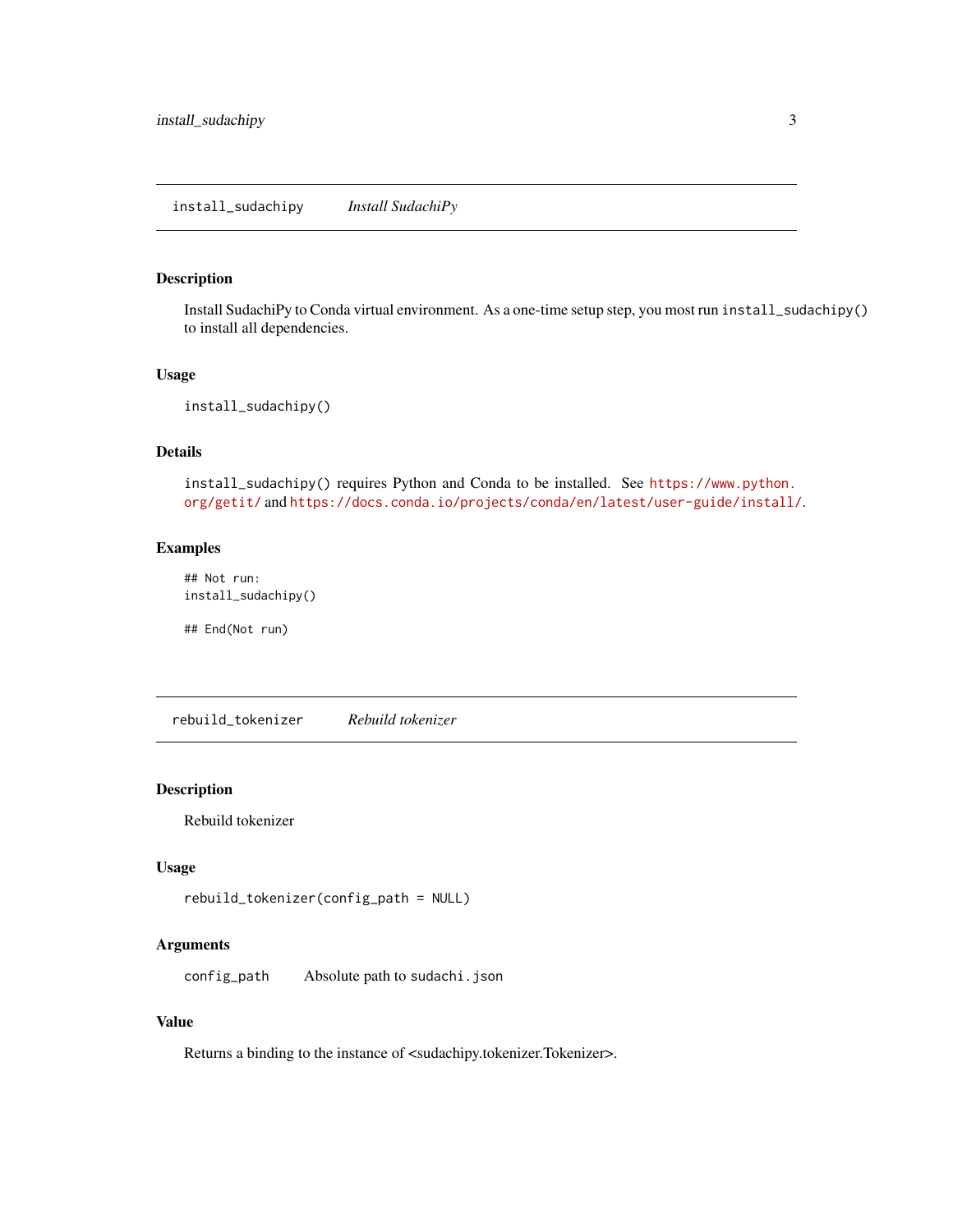## Examples

```
## Not run:
instance <- rebuild_tokenizer()
tokenizer("Tokyo, Japan", mode = "A", instance)
## End(Not run)
```
remove\_sudachipy *Remove SudachiPy*

## Description

Uninstalls SudachiPy by removing the Conda environment.

#### Usage

remove\_sudachipy()

## Examples

```
## Not run:
install_sudachipy()
remove_sudachipy()
```
## End(Not run)

tokenizer *Sudachi tokenizer*

## Description

Sudachi tokenizer

#### Usage

```
tokenizer(x, mode, instance = NULL)
```
## Arguments

|          | Input text vectors                                                                                                                                                                       |
|----------|------------------------------------------------------------------------------------------------------------------------------------------------------------------------------------------|
| mode     | Select split mode (A, B, C)                                                                                                                                                              |
| instance | This is optional if you already have an instance of <sudachipy.tokenizer.tokenizer><br/>Giving them a predefined instance will speed up their execution.</sudachipy.tokenizer.tokenizer> |

<span id="page-3-0"></span>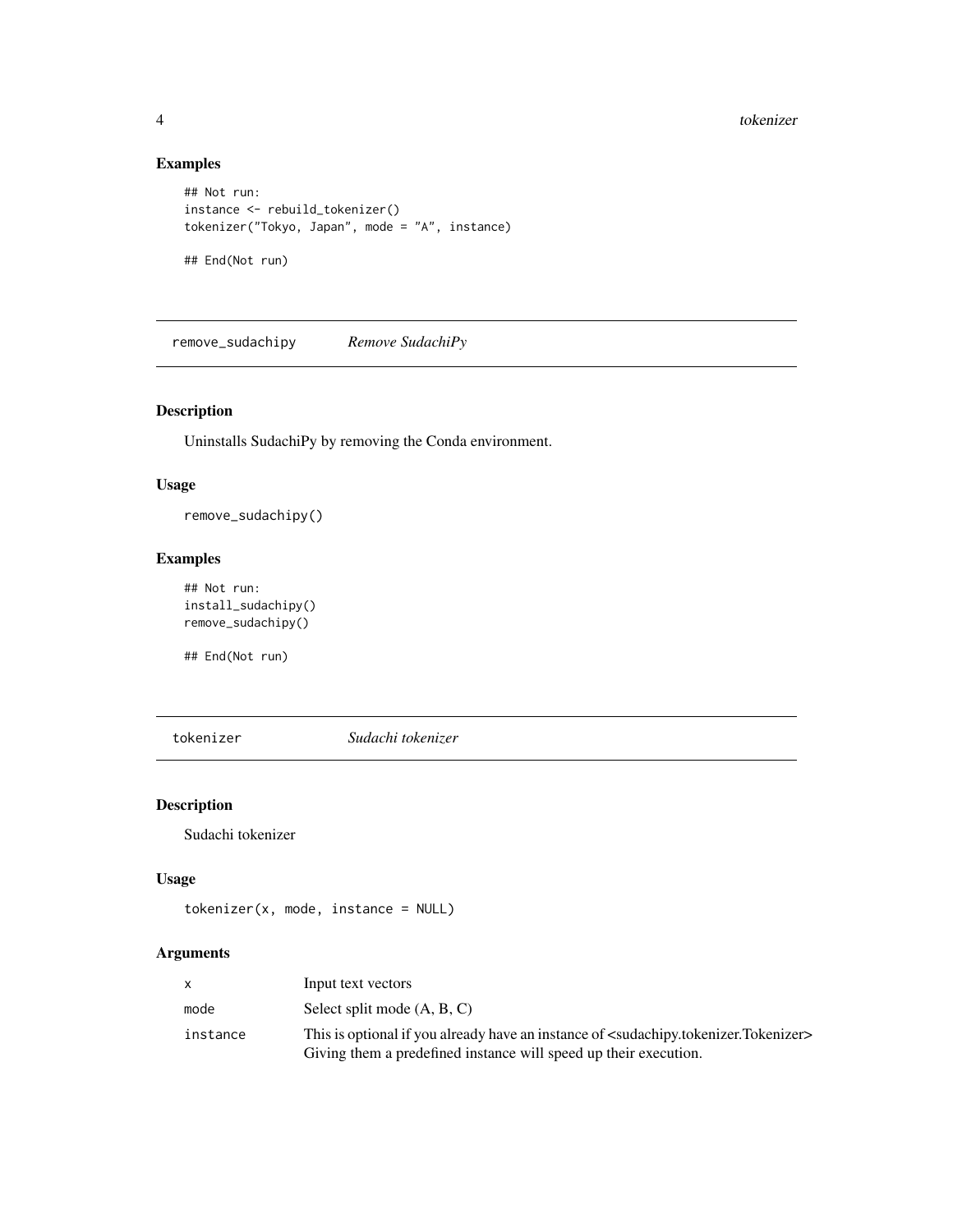<span id="page-4-0"></span>tokenize\_to\_df 5

## Examples

```
## Not run:
tokenizer("Tokyo, Japan", mode = "A")
## End(Not run)
```
tokenize\_to\_df *Create tokenizing data.frame using Sudachi*

## Description

Create tokenizing data.frame using Sudachi

## Usage

tokenize\_to\_df(x, mode, instance = NULL)

## Arguments

| $\mathsf{x}$ | Input text vectors                                                                                                                                                                       |
|--------------|------------------------------------------------------------------------------------------------------------------------------------------------------------------------------------------|
| mode         | Select split mode (A, B, C)                                                                                                                                                              |
| instance     | This is optional if you already have an instance of <sudachipy.tokenizer.tokenizer><br/>Giving them a predefined instance will speed up their execution.</sudachipy.tokenizer.tokenizer> |

## Examples

## Not run: tokenizer("Tokyo, Japan", mode = "A")

## End(Not run)